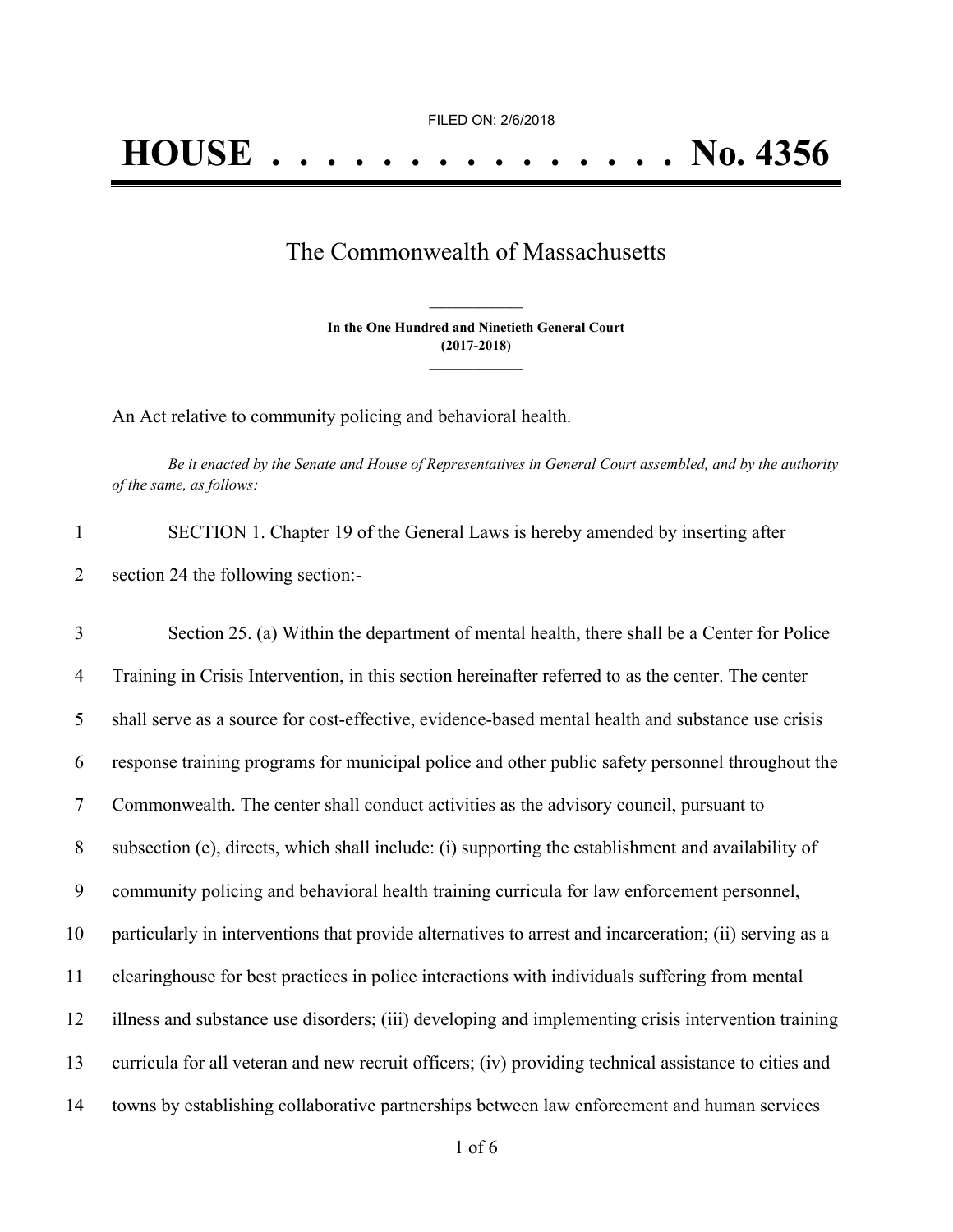providers that maximize referrals to treatment services; and (v) establishing metrics for success and evaluation of outcomes of these programs.

 (b) The center shall be funded with revenue from appropriations or other money authorized by the general court and specifically credited to the center, and revenue from private sources including, but not limited to, grants, both state and federal, gifts and donations received by the Commonwealth that are specifically credited to the center.

 (c)(1) The center shall: (i) establish regional training opportunities for municipal police as needed throughout the Commonwealth; (ii) develop and maintain curricula that is updated with the latest research on best practices in community policing and behavioral health; (iii) recruit, reimburse, and support trainers with experience in community policing and behavioral health crisis intervention; (iv) ensure the training is targeted to meet specific local needs of participating cities and towns and the Commonwealth; (v) support police departments in implementing improved behavioral health responses through responsive policies and procedures and partnerships with community behavioral health providers; and (vi) assist municipal police departments to cover backfill costs incurred in sending staff to training, provided that said reimbursement shall not exceed the actual cost of the sending department's backfill, (vii) stipulate that each municipal police department receiving reimbursement provide information necessary for the center to evaluate the goals described in subsection (c)(3), including the percentage of the municipality's police sergeants, lieutenants, and other officers who directly oversee patrol officers who have received the center's recommended training and the percentage of the municipality's patrol officers who have received the center's recommended training.

of 6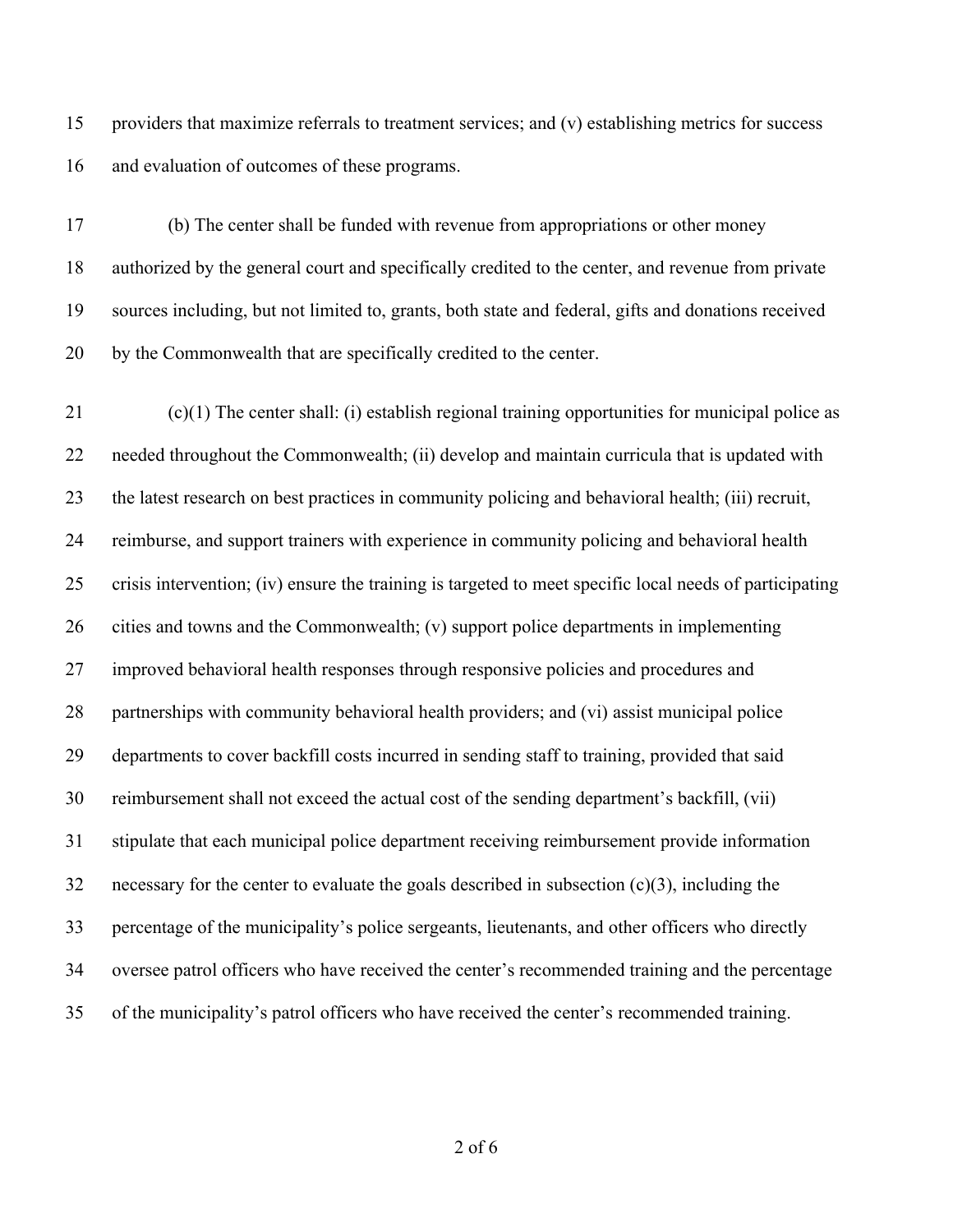(c)(2) Training shall include, but not be limited to information on: (i) the signs and symptoms of mental illnesses and substance misuse; (ii) mental health treatment; (iii) co- occurring disorders; (iv) responding to a mental health or substance use crisis; (v) best practices and (vi) community policing principles.

 (c)(3) The center shall develop and ensure sufficient training resources and opportunities to enable each municipality in the Commonwealth to obtain the center's recommended training for not less than 25 percent of their police sergeants, lieutenants, and other officers who directly oversee patrol officers, and not less than 50 percent of their patrol officers within a time determined by the community policing and behavioral health advisory council as described in subsection (e).

 (d) The center shall publish an annual report including: (i) narrative and statistical information about training demand, delivery, cost, and identified service gaps during the prior year; (ii) the effectiveness of the services delivered during the prior year; (iii) the communities that participated in the training; (iv) the number of officers, and their ranks, that participated in the training; (v) the progress each municipality has made in reaching the goals described in subsection (c)(3), including the percentage of each municipality's police sergeants, lieutenants, and other officers who directly oversee patrol officers who have received the center's recommended training, and the percentage of each municipality's patrol officers who have received the center's recommended training; and (vi) a review of research analyzed or conducted during the prior year. The center shall submit the annual report by February 1st to the governor, the secretary of health and human services, the commissioner of mental health, the secretary of public safety and security, the clerks of the senate and the house of representatives, the joint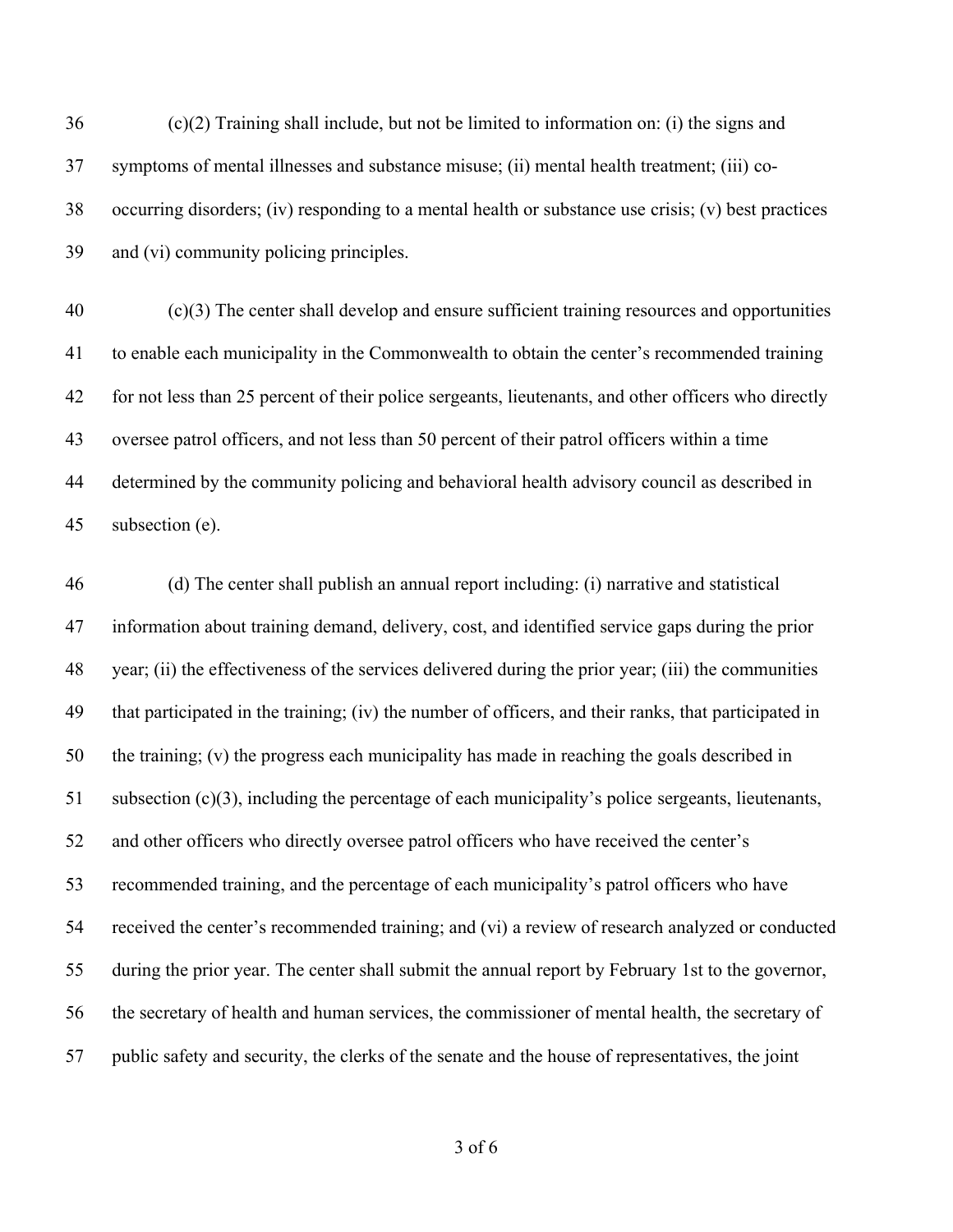committee on mental health, substance use and recovery, the joint committee on public safety and homeland security, and the senate and the house committees on ways and means.

 (e) There shall be a community policing and behavioral health advisory council, in this section called the council, consisting of 13 members: the secretary of health and human services or the secretary's designee, and the secretary of public safety and security or the secretary's designee who shall serve as co-chairs of the council; the commissioner of the department of mental health or the commissioner's designee; the commissioner of the department of public health or the commissioner's designee; the house chair of the joint committee on mental health, substance use and recovery; the senate chair of the joint committee on mental health, substance use and recovery; the executive director of the municipal police training committee or the director's designee; a representative of a mental health consumer advocacy group, as appointed by the secretary of health and human services; two community members who are consumers of behavioral health services, appointed by the secretary of health and human services; and three municipal police chiefs to be selected by the executive director of the Massachusetts Chiefs of Police Association which shall include one police chief or commanding officer employed by a community with fewer than 10,000 residents; one police chief or commanding officer employed by a community with 10,000 or more residents and fewer than 60,000 residents; and one police chief or commanding officer employed by a community with 60,000 or more residents. Members of the council shall be appointed for a term of three years, and may be reappointed for consecutive three-year terms. Non-governmental council members shall serve without compensation, but each member shall be reimbursed by the Commonwealth for all expenses incurred in the performance of their official duties.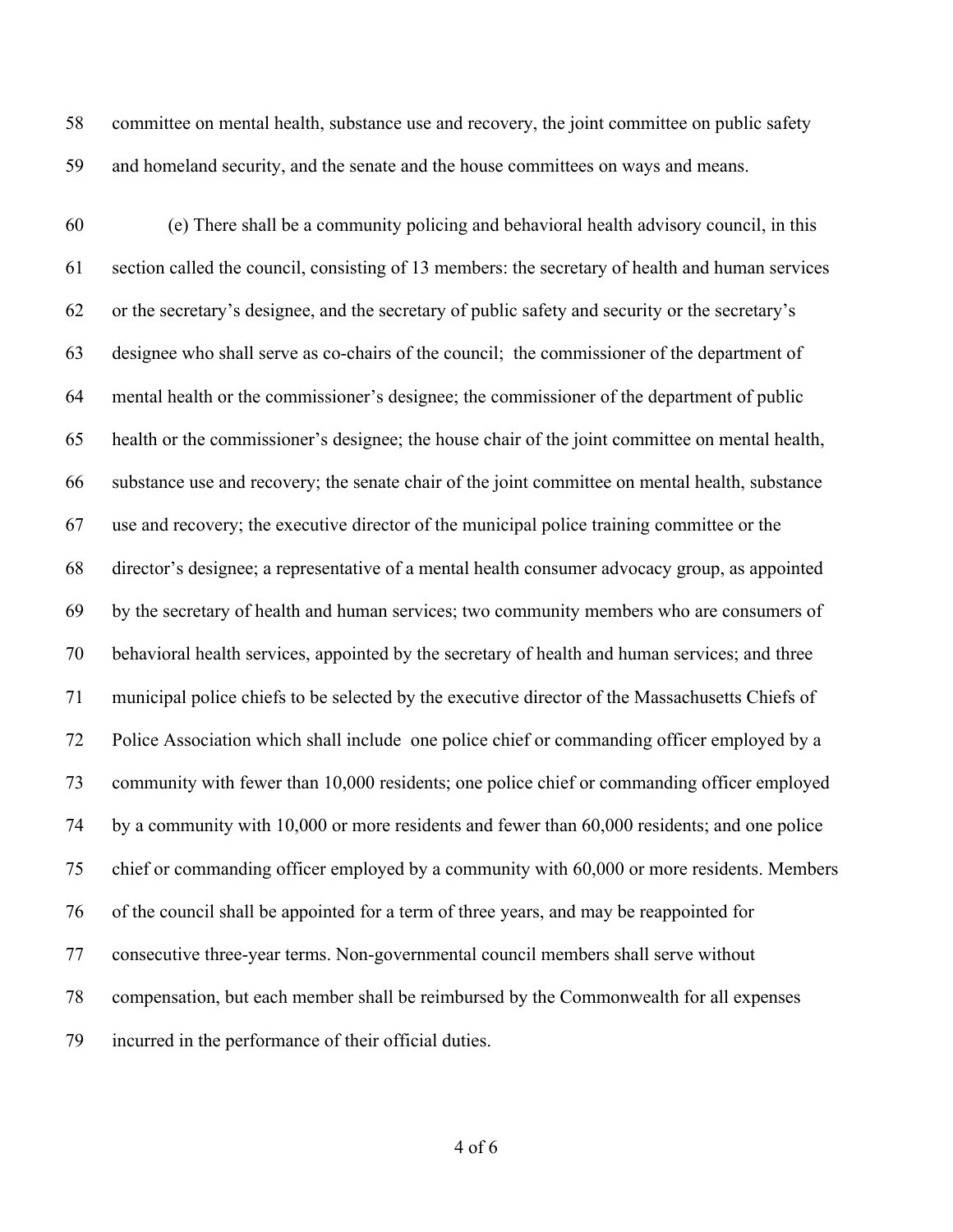The council shall advise the chairs in directing the activities of the center consistent with subsection (c), and shall receive ongoing reports from the center concerning its activities. The council shall solicit public comment in the area of community policing and behavioral health, and in so doing may convene public hearings throughout the Commonwealth. The council shall hold not less than 2 meetings per year and may convene special meetings at the call of the chair or a majority of the council.

 SECTION 2. Chapter 29 of the General Laws is hereby amended by inserting after Section 2VVVV the following section:-

Section 2WWWW. Criminal Justice and Community Support Trust Fund.

 (a) There is hereby established and set up on the books of the commonwealth a separate fund to be known as the Criminal Justice and Community Support Trust Fund, hereinafter called the fund. The fund shall be administered by the Center for Police Training in Crisis Intervention, established in section 25 of chapter 19. There shall be credited to the fund any appropriations, grants, gifts or other monies authorized by the general court or other parties and specifically designated to be credited to the fund. The objectives of the fund shall include, but shall not be limited to: developing and providing training for state and municipal law enforcement in evidence-based mental health and substance use crisis response; creating patient-focused, on- going community services for individuals who are frequent users of emergency departments and suffer from serious and persistent mental illness.

 (b) Monies deposited in the fund that are unexpended at the end of the fiscal year shall not revert to the General Fund and shall be available for expenditure in the subsequent year.

of 6